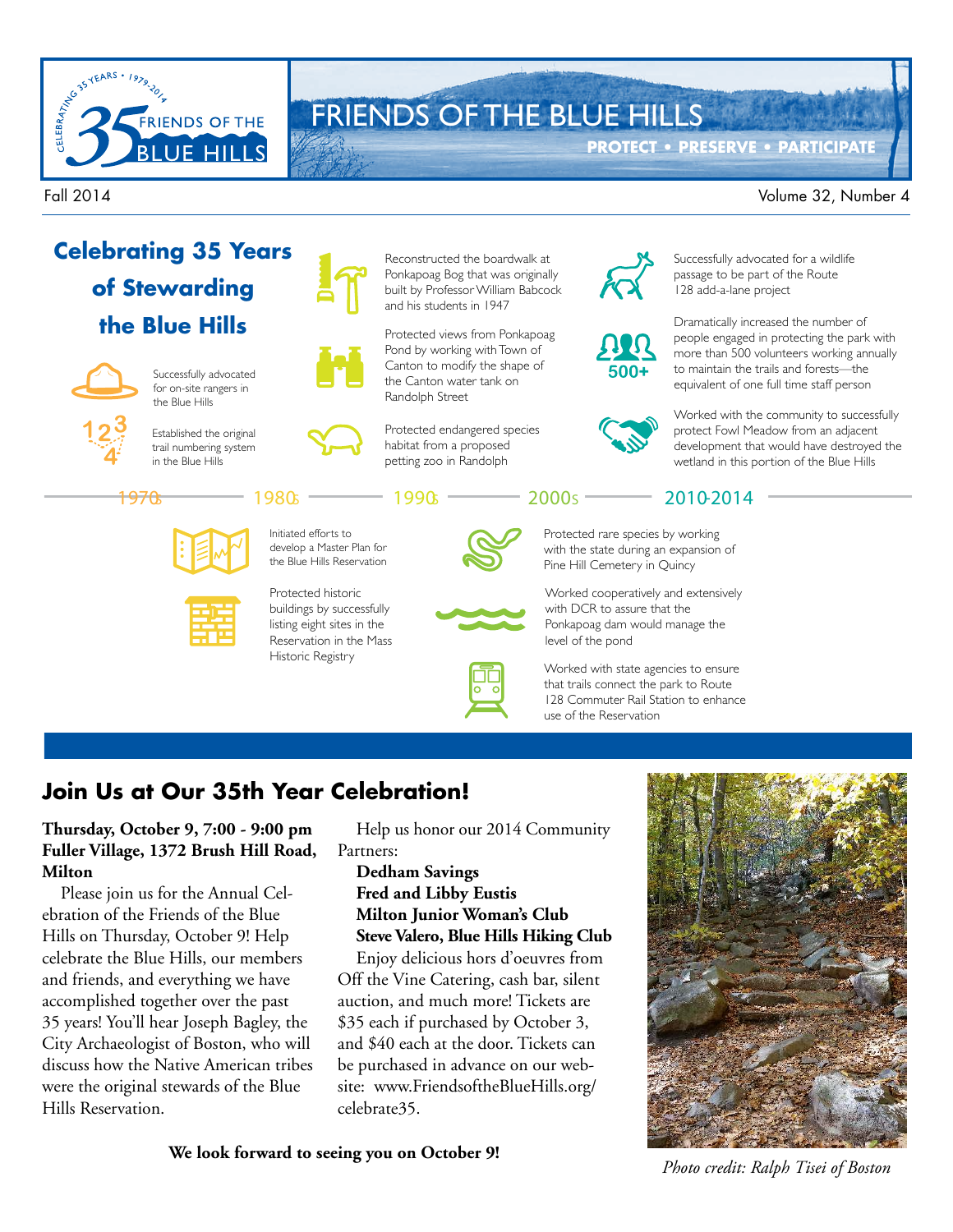### **How Many Deer Are in the Blue Hills?**

*The deer population in the Blue Hills is ten times the desired levels for this region according to the Department of Fisheries and Wildlife.*

In June, the Friends of the Blue Hills



DCR Commissioner Jack Murray discussing the overabundance of deer in the Blue Hills

invited the Department of Conservation and Recreation (DCR) and the Division of Fisheries and Wildlife (DFW) to a public meeting to release the results of the first site-specific study of the deer

population in the Blue Hills.

The density goal for the Blue Hills, according to DFW is six to eight deer per square mile. The DFW's conservative estimate of current deer density in the Blue Hills Reservation is 85 deer per square mile.

**This estimate is about 10 times the goal for this region.** Such high numbers of deer overgraze the understory (shrubs and small trees), damaging the habitat for other species like song-

birds that nest in forest shrubs

and low tree branches.

To better understand the effect of deer populations on the forest, the DCR will study the vegetation in the Blue Hills, ideally by comparing existing conditions to species reports that were taken before the increase in deer populations. The DCR also has installed several 'exclosures,"or fenced areas, that prevent the deer from grazing. The fences are intended to allow the forest to recover from overgrazing. By comparing the plants that grow inside and outside of the exclosures, researchers will be better able to identify species that have been suppressed by overgrazing.

We will continue to work with our members, the community and DCR to better understand how deer populations are affecting the health of the Blue Hills forests.

.<br>ا

#### **Sign up for Monthly Giving and You May Win a \$250 Shopping Spree at LL Bean!**

If you love the Blue Hills and want to support the important work that Friends of the Blue Hills does to preserve and protect the Reservation, please consider becoming a **Blue Hills Sustainer.** By making a monthly donation to FBH, your tax deductible donation will provide a steady and reliable source of income for FBH and will ensure that your membership never lapses! Of course, you may stop the donations at any time by calling 781-828- 1805 or emailing us at info@friendsofthebluehills.org. **Even a small monthly donation will make a huge difference to our work.**

And when you enroll in our monthly giving program, you will be entered into a raffle for a \$250 gift certificate for LL Bean!

| <b>YES! I want to protect the Blue Hills Reservation!</b>                                                                                                             |                                   |                    |
|-----------------------------------------------------------------------------------------------------------------------------------------------------------------------|-----------------------------------|--------------------|
| $\Box$ Basic Membership – \$30                                                                                                                                        | $\Box$ Ponkapoag Protector - \$50 |                    |
| Hancock Hill Hero - \$100                                                                                                                                             | $\Box$ Skyline Steward - \$250    |                    |
| $\Box$ Chickatawbut Champion - \$500<br>Other ____________________                                                                                                    | Great Blue Guardian -\$1,000      |                    |
| Payment Frequency (Choose one)<br>$\Box$ Lump sum donation<br>Monthly donation of \$                                                                                  |                                   |                    |
| <b>Become a Sustainer:</b> $\Box$ Yes, have this gift renew automatically                                                                                             |                                   |                    |
|                                                                                                                                                                       |                                   |                    |
| $\Box$ I've enclosed a check made payable to Friends of the Blue Hills<br>$\Box$ Please charge my $\Box$ Mastercard $\Box$ Visa $\Box$ Discover<br><b>Card Number</b> | Exp. date (MM/YY)                 | Card security code |
|                                                                                                                                                                       |                                   |                    |
|                                                                                                                                                                       |                                   |                    |
|                                                                                                                                                                       |                                   |                    |
|                                                                                                                                                                       |                                   |                    |
| Please mail to Friends of the Blue Hills<br>P.O. Box 416, Milton, MA 02186<br>You may also donate through our secure server at FriendsoftheBlueHills.org.             |                                   |                    |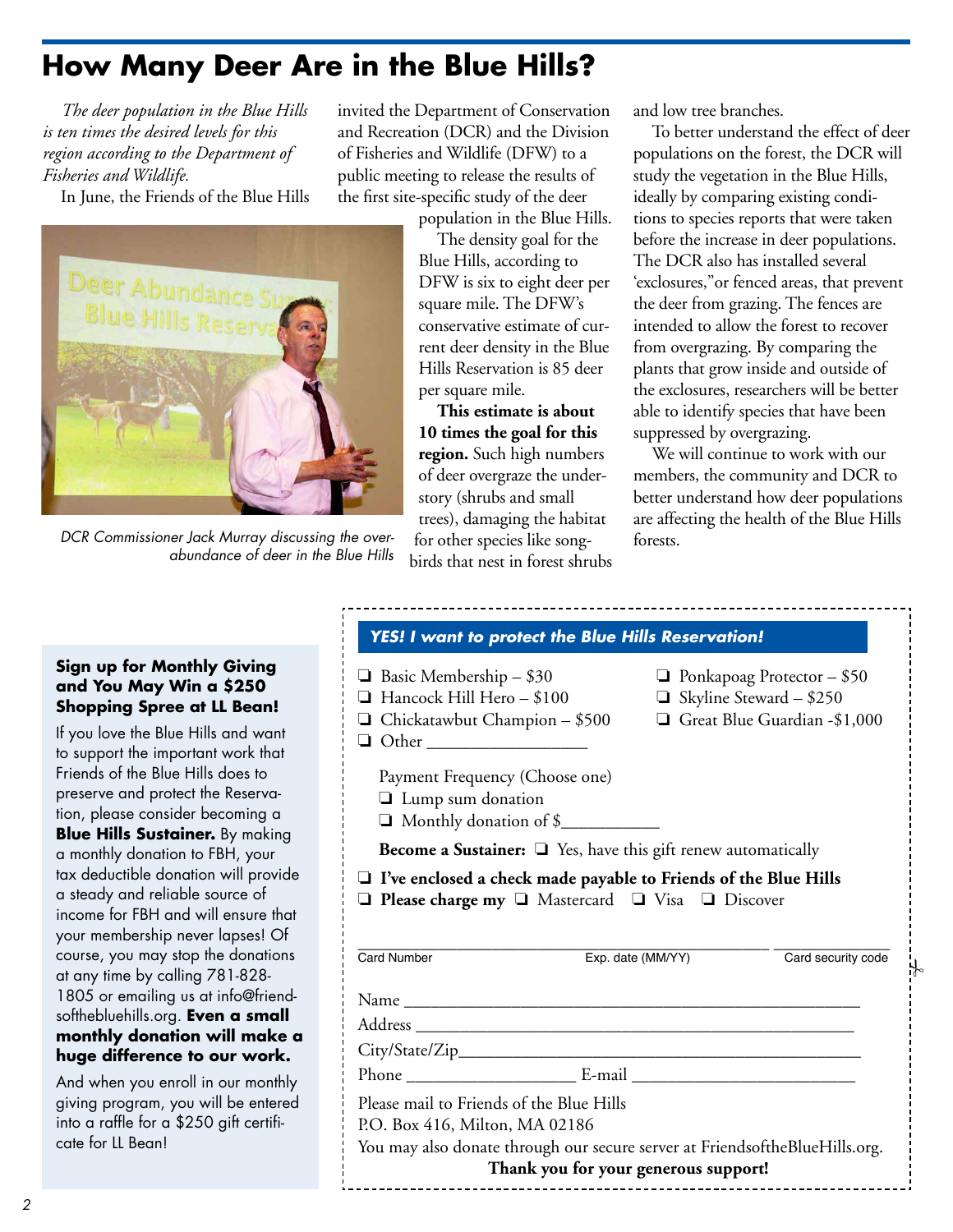### **Sunset Hike to the Top of Great Blue**



Please join us on Saturday, October 18, from 4:00 - 7:00 p.m. for

a spectacular hike to view the sunset during peak foliage season. Bring your families, buddies or dates for this selfguided hike to the top of Great Blue. We'll provide complimentary snacks at the bottom of the mountain to give you energy for the walk up and hot beverages at the top. You can even bring a picnic dinner to eat at the summit! This is your only opportunity to hike down Great Blue at night; after sunset, the ski area lights will be on to guide your way down.

For safety reasons, everyone must check in at the ski area at the base of the hill prior to hiking up. Park at Blue Hills Ski Area, 4001 Washington St., Canton

(Blue Hills Trailside Museum South parking lot). The Blue Hills Observatory will be open from 4:00-7:00 p.m. and will provide tours and viewing for a nominal charge.

The sunset hike is sponsored by Blue Hills Ski and the Friends of the Blue Hills.

For more information, visit www. FriendsoftheBlueHills.org or email info@ FriendsoftheBlueHills.org.

### **Win a Once-in-a-Lifetime Dinner Party in the Blue Hills!**

As part of our  $35<sup>th</sup>$  year celebration, you have a chance to have a private catered dinner for six at the top of Blue Hills Observatory! Imagine treating a lucky group of friends and family to an



elegant meal with incredible 360 degree views of the Boston skyline and the Atlantic Ocean in the distance.

**Steel & Rye, the hottest new restaurant in Milton just named by** 

> **Boston Magazine as the Best Restaurant on the South Shore, will be catering the dinner.**

Raffle tickets are \$15 each or 3/\$35 and can be purchased online on our secure website: www. FriendsoftheBlueHills. org/celebrate35. (Date to be mutually agreed upon; some restrictions apply. Please visit our website for more details.)

Award-winning chef Chris Parsons will be preparing the dinner.



### **Go Out and Play: Check Every Day!**

Over 300 fourth grade 'Future Problem Solvers' from Milton Public Schools helped their community learn about Lyme disease this spring. Friends of the Blue Hills teamed up with Milton Public Health Director Carolyn Kinsella to introduce students to the signs and symptoms of Lyme disease and how the increase in Lyme disease

has been linked to the declining health of our forests. Students then shared their new knowledge by designing posters to help educate the community.

Some of the posters were on display at Milton Town Hall, Cunningham Park Hall and the Milton Public Library.

The Friends of the Blue Hills newsletter is produced four times a year.

**Editors:** Anne Comber, Judy Jacobs, Barbara Kirby

**Layout:** Owen Hartford

Visit us on the web at www.FriendsoftheBlueHills.org or call 781-828-1805 for membership, maps and schedule information. P.O. Box 416, Milton, MA 02186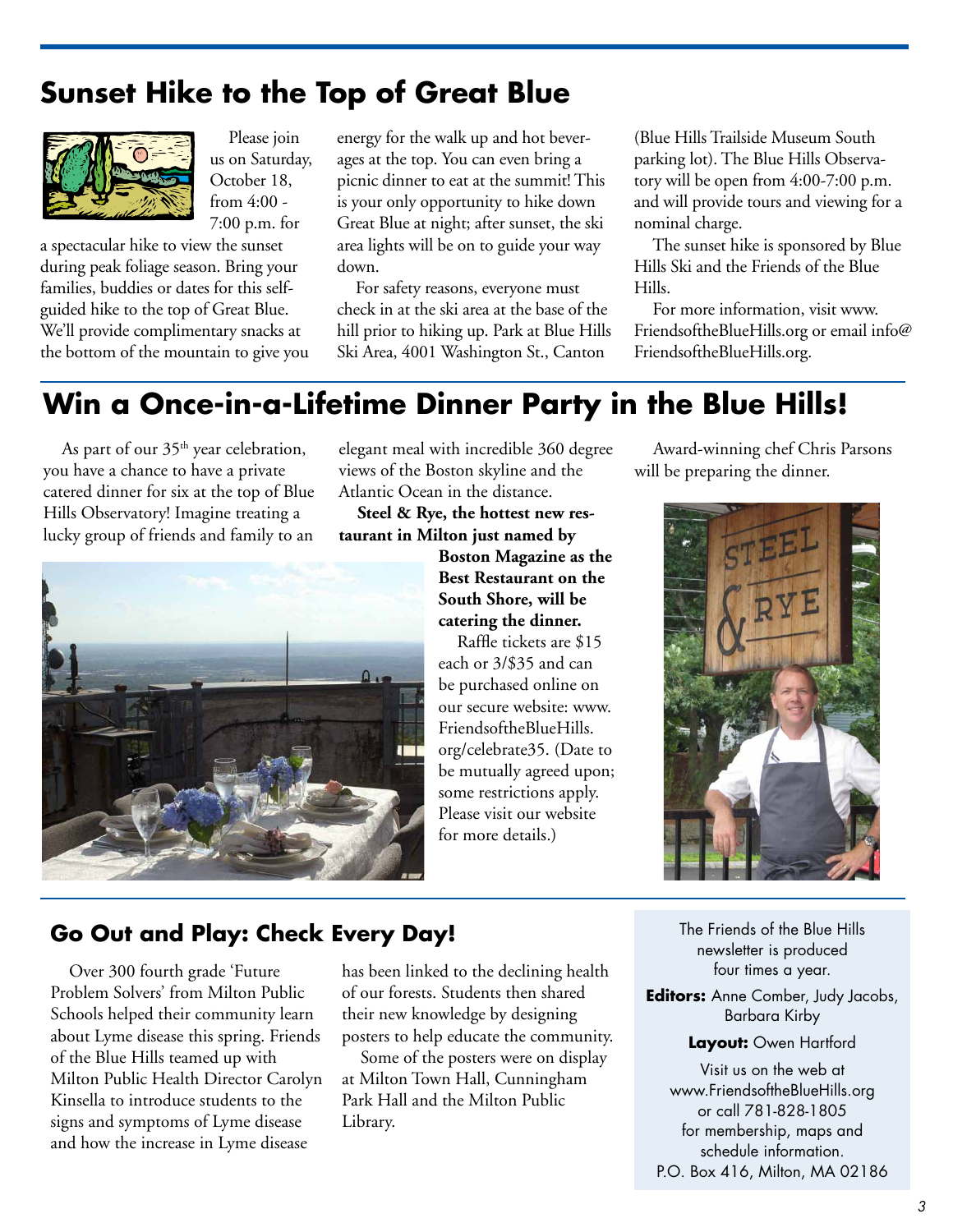### **Defending the Forest from Invaders**

*Members help remove mile-a-minute vine and protect endangered species.*

Over the spring and summer, more than 150 volunteers devoted over 300 hours to remove invasive plants from priority habitats within the Blue Hills.

Fowl Meadow is one such habitat that is threatened by the mile-a-minute vine. We worked with volunteers and focused on hand pulling this thorny vine in a small patch in the



Lauren Hunter of Somerville was one of 150 enthusiastic volunteers cies to continue endangered species. Thank you! who pulled invasive plants this year in the Blue Hills.

northern portion of the meadow. We returned several times throughout the season to remove all visible plants and successfully prevented the plants from seeding and spreading. This allows the native and endangered species to continue to thrive in the

northern portion of the meadow.

The mile-a-minute in the southern part of the meadow, however, covers more area than hands can pull: 50 acres. To control mile a minute in this larger section, the state has released weevils as a biocontrol. Weevils damage the vine by eating the leaves as adults and burrowing into the stem in the larval stage. The Massachusetts Department of Agricultural Resources and Department of Conservation and Recreation have released close to 10,000 weevils this year. Over time, the hope is that the weevils will eventually slow and stop the spread of this invasive vine in Fowl Meadow.

In the meantime, your support makes sure that mile-a-minute is contained to areas that will not harm

## **Friends of the Blue Hills Offers a Chance To Sponsor a Trail This Holiday!**

 Looking for the perfect holiday gift for someone who loves the Blue Hills? Why not give them a trail?! For a donation of \$35 or more, you will receive a certificate with the recipient's name and the name of the sponsored trail along with a Trail Map so the recipient can see where his/her trail is located in the Blue Hills Reservation. We will either mail the certificate to you or

Send us your photos and news! Like us on Facebook and follow us on Twitter @FriendBlueHills!



to the recipient with the information you supply. Best of all, your gift will help Friends of the Blue Hills maintain the trails so that everyone can enjoy them! For more information, please email info@FriendsoftheBlueHills. org.



Cathi Connelly of Milton gave each of her children a trail for Christmas last year. No problem with color and size!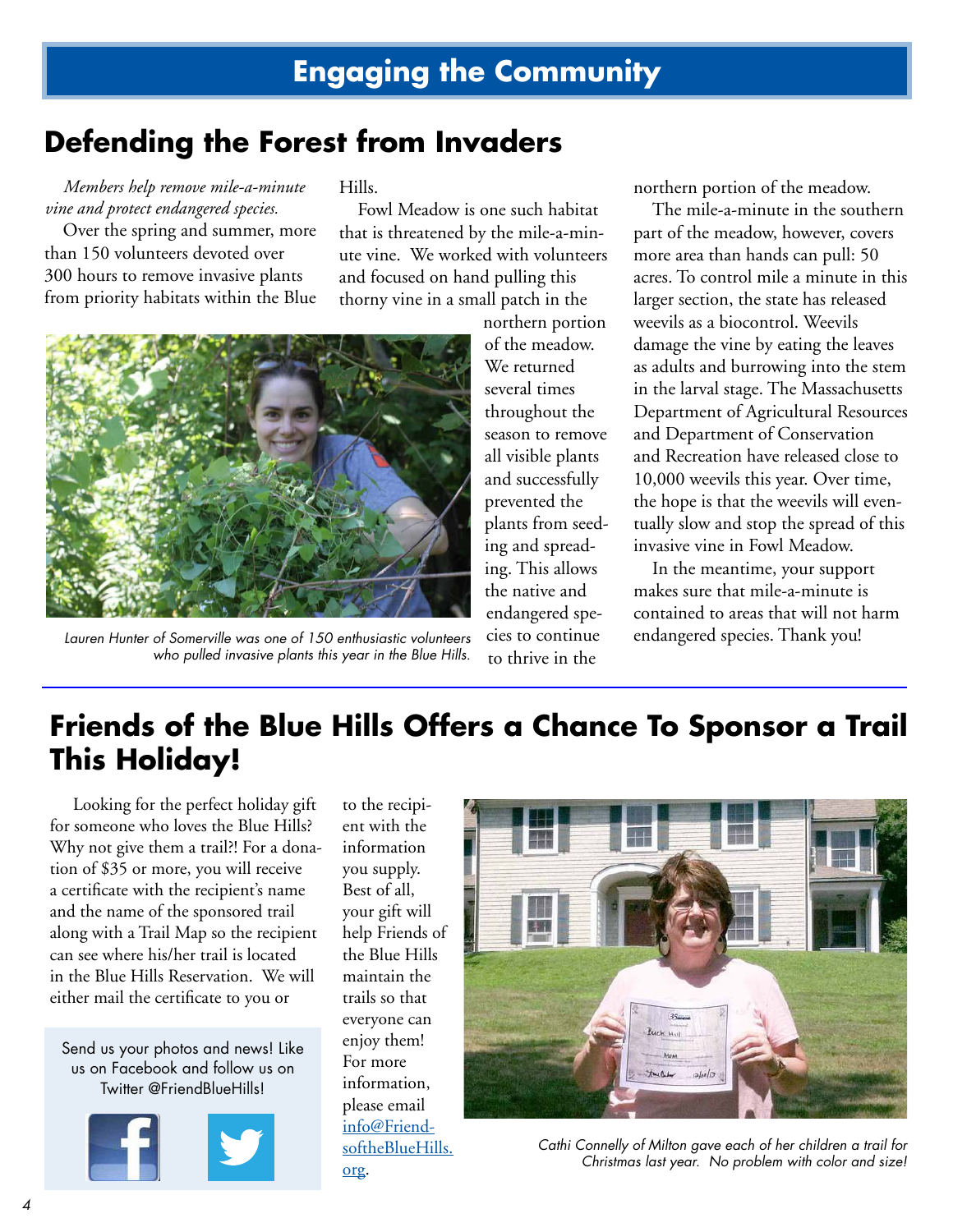## **Engaging the Community**

## **Cool Summer Fest a Big Hit at Houghton's Pond**

Over 600 people headed over to Houghton's Pond in July to enjoy Cool Summer Fest presented by the Friends of the Blue Hills and the Department of Conservation and Recreation. It was a perfect summer day, and kids and adults alike cooled off with wacky water games while enjoying the music, arts and crafts, face-painting and free fishing with Mass Wildlife.



Miss Money, aka Julie Beckham from Blue Hills Bank (right), and Ellyn Bartell demonstrate their hula hoop skills.



Robert Beatty from Braintree and his son Michael enjoy the day.



Autumn the Faerie sprinkles fairy dust on Sayra Chireno from Milton.

Thank you to our sponsors for their generous support of Cool Summer Fest! Blue Hills Bank Charitable Foundation Doctors Express Braintree and Dedham



Olivia Campbell from **Quincy** gets her face painted, compliments of Doctors Express.



Simone Flaherty of Canton is impressed by the fish her son John caught.